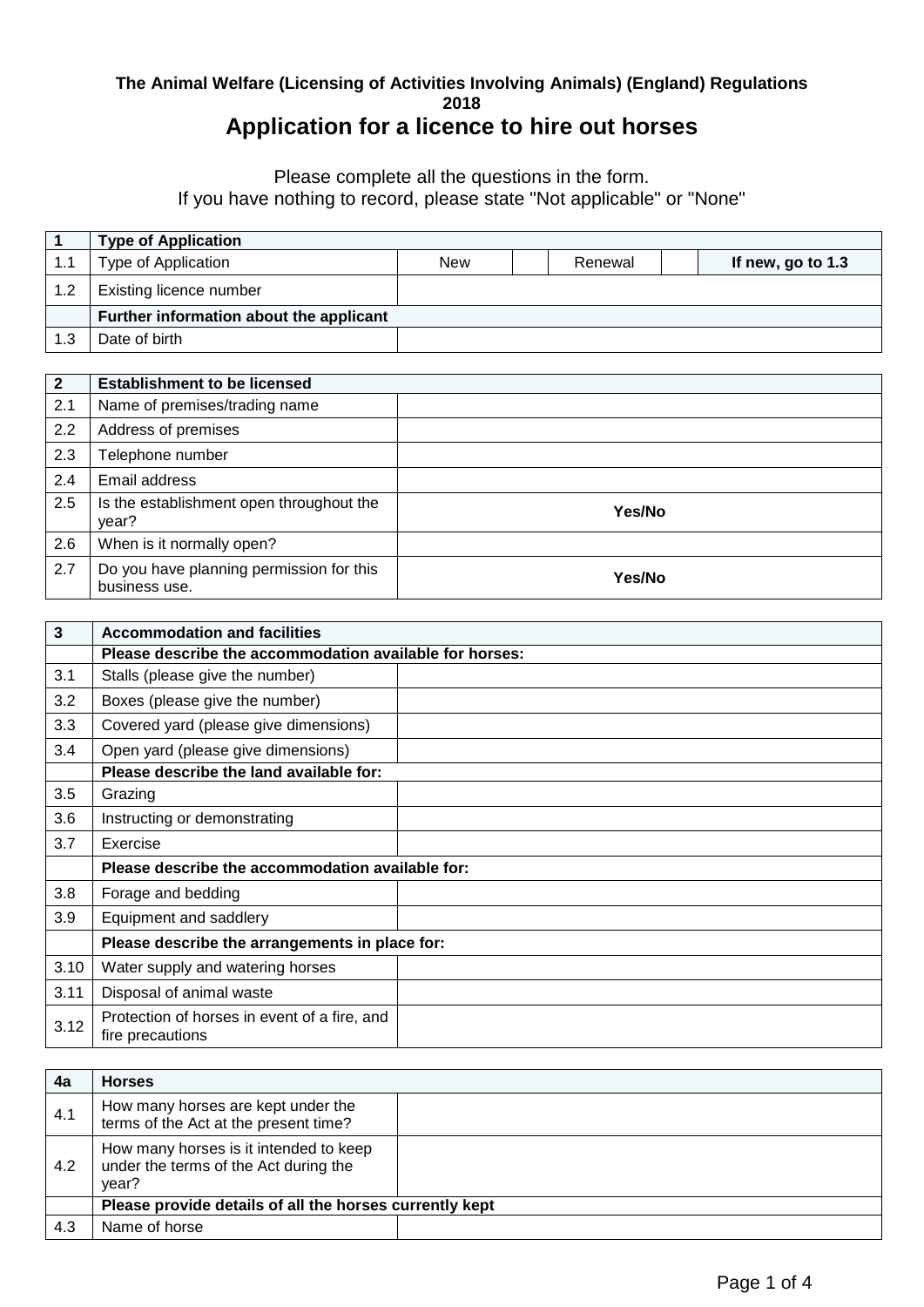| 4.4            | Description including size              |        |                                                                                                                   |
|----------------|-----------------------------------------|--------|-------------------------------------------------------------------------------------------------------------------|
| 4.5            | Sex                                     |        |                                                                                                                   |
| 4.6            | Age                                     |        |                                                                                                                   |
| 4.7            | Horse passport number                   |        |                                                                                                                   |
| 4.8            | Purpose for which horse is kept         |        |                                                                                                                   |
| 4.9            | Age range of people who ride this horse |        |                                                                                                                   |
| 4.10           | Add another horse?                      | Yes/No | If no, go to 5.1                                                                                                  |
| 4 <sub>b</sub> | <b>Horses 2</b>                         |        |                                                                                                                   |
| 4.11           | Name of horse                           |        |                                                                                                                   |
| 4.12           | Description including size              |        |                                                                                                                   |
| 4.13           | Sex                                     |        |                                                                                                                   |
| 4.14           | Age                                     |        |                                                                                                                   |
| 4.15           | Horse passport number                   |        |                                                                                                                   |
| 4.16           | Purpose for which horse is kept         |        |                                                                                                                   |
| 4.17           | Age range of people who ride this horse |        |                                                                                                                   |
| 4.18           | Add another horse?                      | Yes/No | If no, go to 5.1                                                                                                  |
| 4c             | Horses 3                                |        |                                                                                                                   |
| 4.19           | Name of horse                           |        |                                                                                                                   |
| 4.20           | Description including size              |        |                                                                                                                   |
| 4.21           | Sex                                     |        |                                                                                                                   |
| 4.22           | Age                                     |        |                                                                                                                   |
| 4.23           | Horse passport number                   |        |                                                                                                                   |
| 4.24           | Purpose for which horse is kept         |        |                                                                                                                   |
| 4.25           | Age range of people who ride this horse |        |                                                                                                                   |
| 4.26           | questions 4.3 to 4.10 for each.         |        | If you intend to hire out further horses please attach a separate list of these with the information requested in |

| $5\phantom{.0}$ | Management of the establishment                                                                   |        |
|-----------------|---------------------------------------------------------------------------------------------------|--------|
| 5.1             | Name & Address of the manager/person with direct control of the<br>establishment                  |        |
| 5.2             | Does the manager have any of the following certificates? (tick all that apply)                    |        |
|                 | Assistant Instructor's Certificate of the British Horse Society                                   |        |
|                 | Intermediate Instructor's Certificate of the British Horse Society                                |        |
|                 | Instructor's Certificate of the British Horse Society                                             |        |
|                 | Fellowship of the British Horse Society                                                           |        |
|                 | Fellowship of the Institute of the Horse                                                          |        |
|                 | None of the above                                                                                 |        |
| 5.3             | Please give details of the manager's experience in the<br>management of horses                    |        |
| 5.4             | Does a responsible person live at the establishment?                                              | Yes/No |
| 5.5             | What are the arrangements in the event of an emergency?                                           |        |
| 5.6             | Will a person who is under 16 years of age be left in charge of the<br>establishment at any time? | Yes/No |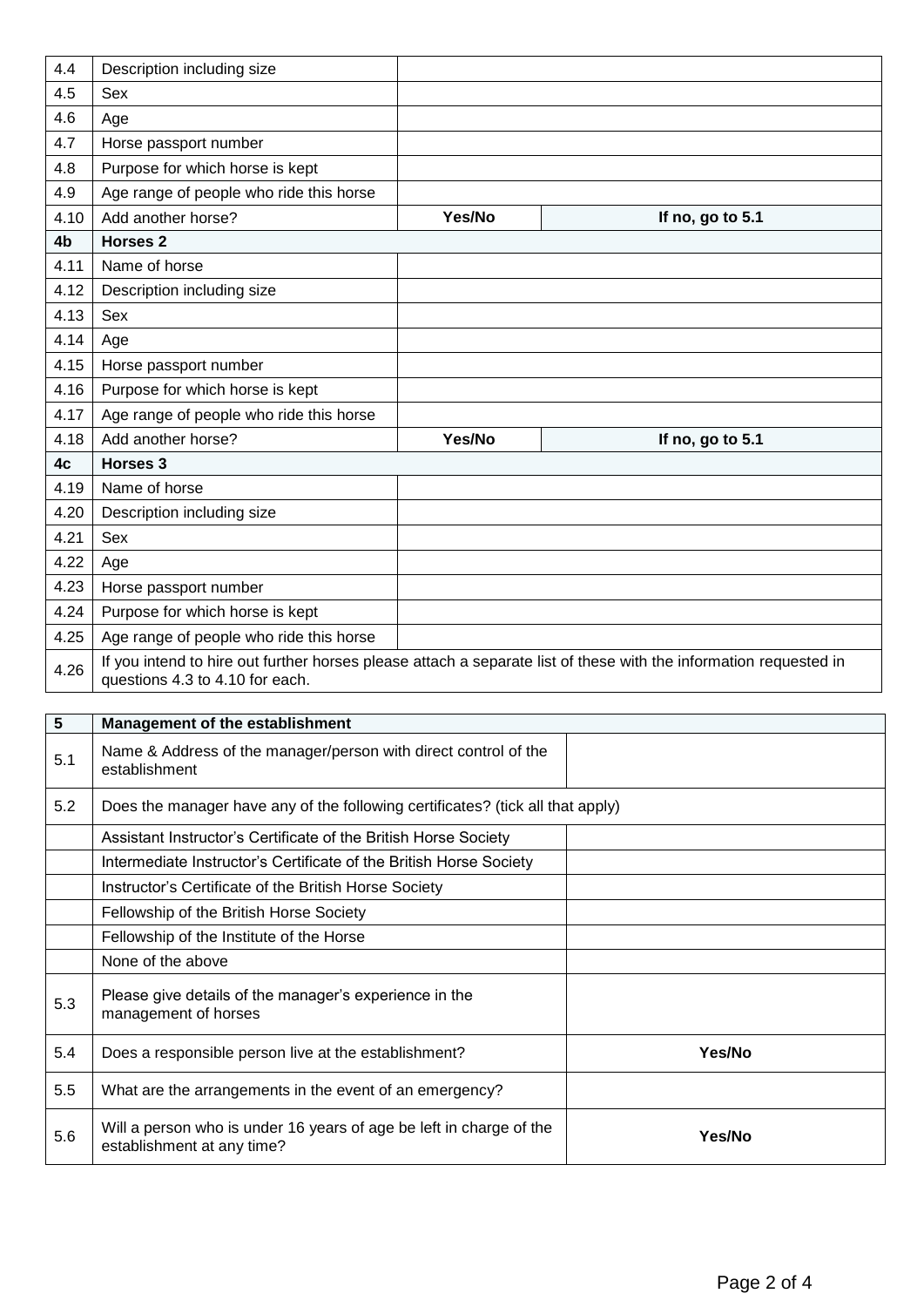| 5.7 | Will a responsible person (of 16 years or over) provide supervision<br>at all times while horses from the establishment are used for riding<br>instruction or are hired out for riding (except in the case of the<br>hirer being competent to ride without supervision)? | Yes/No |
|-----|--------------------------------------------------------------------------------------------------------------------------------------------------------------------------------------------------------------------------------------------------------------------------|--------|
|-----|--------------------------------------------------------------------------------------------------------------------------------------------------------------------------------------------------------------------------------------------------------------------------|--------|

| -6  | Veterinary surgeon               |  |
|-----|----------------------------------|--|
| 6.1 | Name of usual veterinary surgeon |  |
| 6.2 | Company name                     |  |
| 6.3 | Address                          |  |
| 6.4 | Telephone number                 |  |
| 6.5 | Email address                    |  |

| $\overline{7}$ | <b>Public liability insurance</b>                                                                                                                                                                                        |        |                     |                   |
|----------------|--------------------------------------------------------------------------------------------------------------------------------------------------------------------------------------------------------------------------|--------|---------------------|-------------------|
| 7.1            | Do you have public liability insurance?                                                                                                                                                                                  | Yes/No | If no, go to $7.10$ |                   |
| 7.2            | Please provide details of the policy                                                                                                                                                                                     |        |                     |                   |
| 7.3            | Insurance company                                                                                                                                                                                                        |        |                     |                   |
| 7.4            | Policy number                                                                                                                                                                                                            |        |                     |                   |
| 7.5            | Period of cover                                                                                                                                                                                                          |        |                     |                   |
| 7.6            | Amount of cover $(E)$                                                                                                                                                                                                    |        |                     |                   |
|                | Does this policy:                                                                                                                                                                                                        |        |                     |                   |
| 7.7            | Insure against liability for any injury sustained by those who hire a horse from<br>you for riding and those who use a horse in the course of receiving instruction in<br>riding, provided by you in return for payment? |        | Yes/No              |                   |
| 7.8            | Insure against liability arising out of such hire or use of a horse?                                                                                                                                                     |        | Yes/No              | If yes to all, go |
| 7.9            | Insure such hirers or users in respect of any liability which may be incurred by<br>them in respect of injury to any person caused by, or arising from, such hire or<br>use?                                             |        | Yes/No              | to 8.1            |
| 7.10           | Please state what steps you are taking to<br>obtain such insurance                                                                                                                                                       |        |                     |                   |

| 8   | <b>Disqualifications and convictions</b>                                                                                                                           |          |  |
|-----|--------------------------------------------------------------------------------------------------------------------------------------------------------------------|----------|--|
|     | Has the applicant, or any person who will have control or management of the establishment, ever been<br>disqualified from:                                         |          |  |
| 8.1 | Keeping a pet shop?                                                                                                                                                | Yes/No   |  |
| 8.2 | Keeping a dog?                                                                                                                                                     | Yes/No   |  |
| 8.3 | Keeping an animal boarding establishment?                                                                                                                          | Yes/No   |  |
| 8.4 | Keeping a riding establishment?                                                                                                                                    | Yes/No   |  |
| 8.5 | Having custody of animals?                                                                                                                                         | Yes/No   |  |
| 8.6 | Has the applicant, or any person who will have control or<br>management of the establishment, been convicted of any<br>offences under the Animal Welfare Act 2006? | Yes/No   |  |
| 8.7 | Has the applicant, or any person who will have control or<br>management of the establishment, ever had a licence<br>refused, revoked or cancelled?                 | Yes / No |  |
| 8.8 | If yes to any of these questions<br>Please provide details,                                                                                                        |          |  |